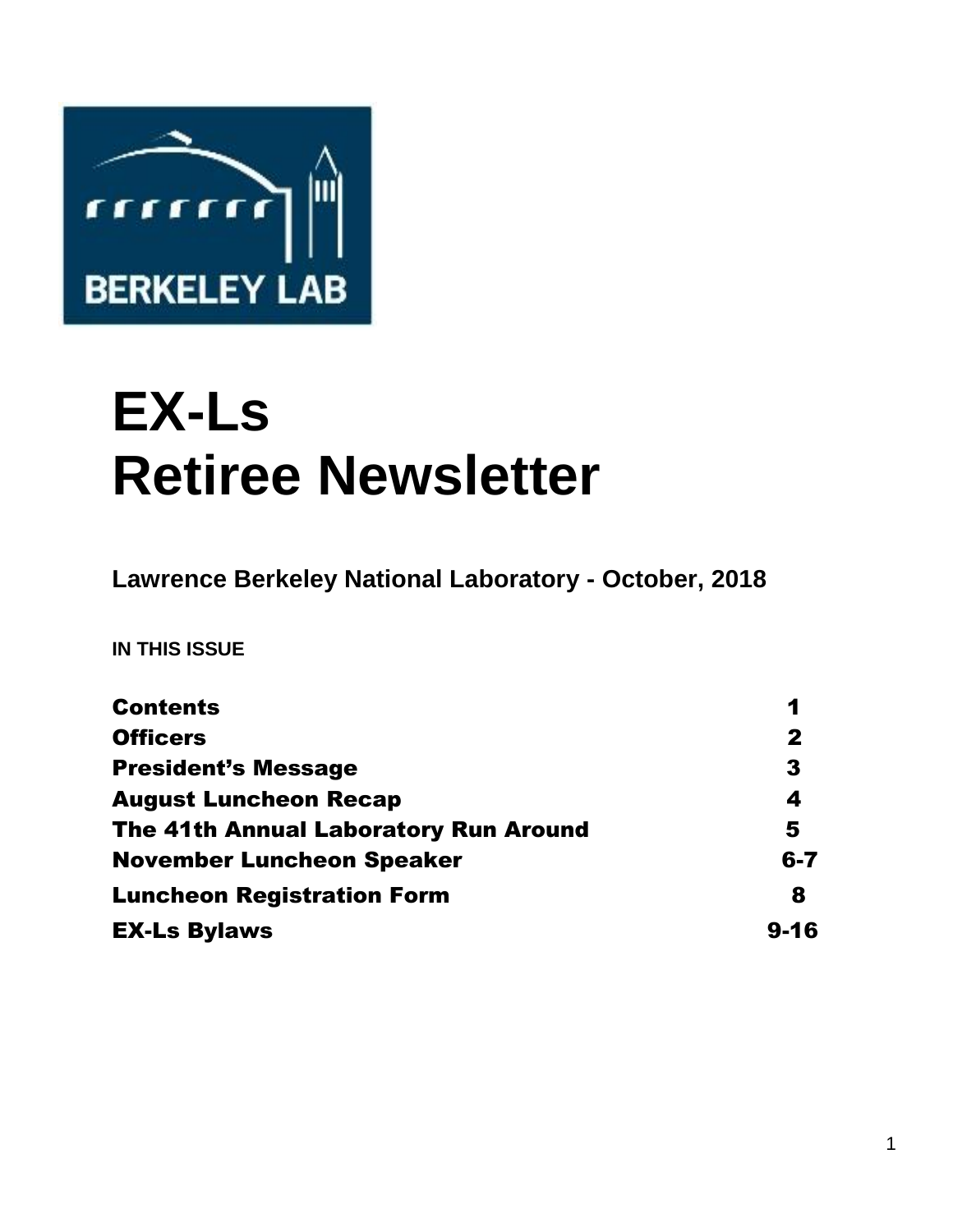#### **EX-Ls BOARD OF DIRECTORS**

President: Henry Rutkowski 1st Vice-President: Nancy Brown 2nd Vice-President: Bob Cahn Secretary: Esther Schroeder Treasurer: Howard Matis Membership: Patti Powers-Risius Activities: Kathy Bjornstad LBNL Liaison: Margaret Dick CUCRA Representative: Janis Dairiki/Bob Cahn UCBRC Advisory Board:Henry Rutkowski, Nancy Brown Editor EX-Ls Newsletter: Linda Rutkowski UCBRC Director and Liaison Cary Sweeney

#### **PAST PRESIDENTS**

| Lee Schroeder - 2017       |                            |
|----------------------------|----------------------------|
| Cheryl Fragiadakis -- 2016 | Per Dahl - 2001            |
| Connie Grondona - 2015     | Tom Beales - 2000          |
| Trudy Forte - 2014         | Ken Mirk - `1999           |
| Joe Jaklevic - 2012-2013   | Paul Hernandez - 1998      |
| Rollie Otto - 2011         | Clay Sealy - 1996-1998     |
| Richard Sextro - 2010      | Igor Blake - 1994-1996     |
| Don Grether - 2009         | Conway Peterson -1992-1994 |
| Jose Alonso - 2008         | Howard Browne - 1990-1992  |
| Janis Dairiki - 2007       | Ethel Skyrdlinski - 1989   |
| John Kadyk - 2006          | Al Amon - 1988             |
| Gene Binnall - 2005        | Ken Lou - 1987             |
| Sig Rogers - 2004          | Virginia Cherniak - 1986   |
| Bob Fulton - 2003          | Bill Bigelow - 1985        |
| Bob Birge $-2002$          | Ted Bowers - 1981-1984     |

#### **2019 CALENDAR OF BOARD MEETINGS & LUNCHEONS Board: Meetings:**

January 1, 2019 April 11, 2019 July 11, 2019 October 10, 2019 Board Meetings start at 3:00 p.m. and end at 5:00 p.m. usually held in LBNL Conference Room (54- 130B). Location is subject to change at the last minute, so check with a Board member if you plan on attending. We welcome attendance by interested members.

#### **Luncheons:**

Thursday, Feb 21, 2019 Thursday, May 16, 2019 Thursday, Aug 15, 2019 Thursday, Nov 21, 2019

#### **OFFICE ADDRESS:**

**Our mailing address is:** LBNL EX-Ls 101 University Hall Berkeley, CA 94720-1550

**Website:** http://retirement.berkeley.edu/ex-ls

**Webmaster:** Kris Thornton, UCBRC

**EX-LS Honorary Life Members** 

Shirley Ashley, Patrick Cullinane, Bud Larsh

**Next Luncheon November 15, 2018**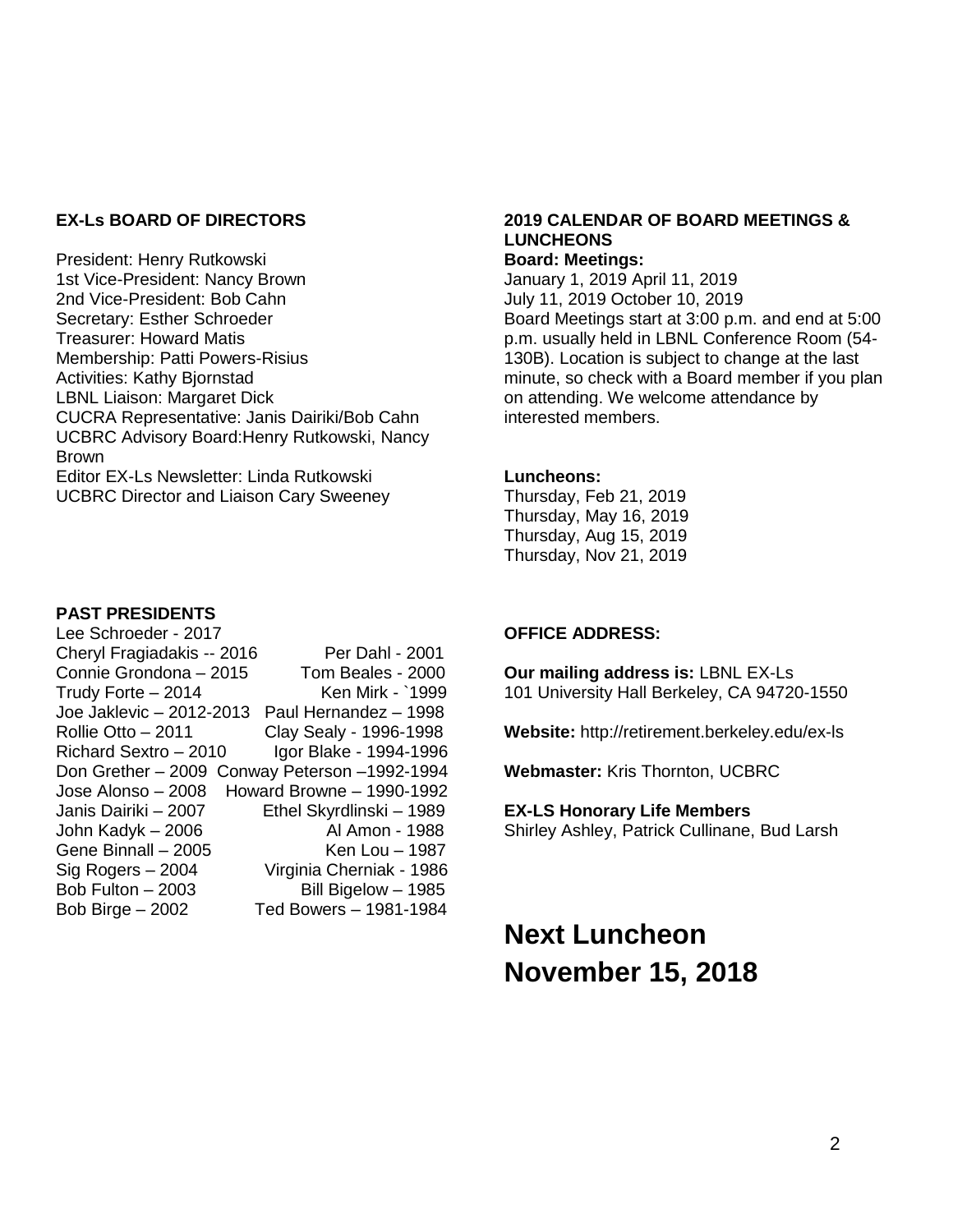#### **President's Message - Henry Rutkowski**

The 2018 General Membership Meeting will occur at our November 15th luncheon. There will be a vote on the slate of officer candidates for 2019. The candidates are:

President - Nancy Brown First Vice President - Bob Cahn Second Vice President - Ben Feinberg Secretary - Esther Schroeder Treasurer - Howard Matis Membership Coordinator - Phyllis Gale Activities Coordinator - Kathy Bjornstad

The Ex-Ls are required to update the Bylaws every three years. The membership will also be voting on the 2018 revision which has been approved by the Board of Directors at the October Board Meeting. The full text of the 2018 revision appears at the end of this issue of the Newsletter. Major factors driving changes were universal membership, no dues, and obsolete organizational structures.

We are working to finalize the arrangements for the luncheon venue for 2019. The August luncheon at the Doubletree went very well and most people seemed to like the Doubletree. If we stay with the Doubletree, the ticket price will likely increase by \$2.50. We are exploring other options such as the Berkeley Country Club in El Cerrito and First Presbyterian Church in Berkeley. We hope to announce the selection at the November 15 luncheon.

The Annual Director's Retiree Reception held at the lab cafeteria on October 4 was a great success. One hundred and seven retirees attended, a large increase over last year. Mike Witherell said that the lab budget in the new fiscal year will be \$1.1B, the first time it has reached \$1B.

The retiree medical care funding remains unchanged in 2019. However, the Working Group created by UCOP still exists and the debate over long term funding will continue in the coming year. Retirees should continue to be actively involved in the debate. We will keep you posted as we learn more from our contacts with the UC retiree associations and CUCRA.

 The next semi-annual CUCRA/CUCEA meeting is being hosted at the Doubletree in Berkeley Marina on Oct 24-25. All components of the Berkeley campus retiree community are contributing to the support of the meeting and LBNL is providing a tour of the ALS for CUCRA/CUCEA members.

We have updated our EX-Ls Brochure which was handed out at the Director's Retiree Reception and at the LBNL Runaround. We will distribute it to new retirees to inform them of EX-Ls organization and activities.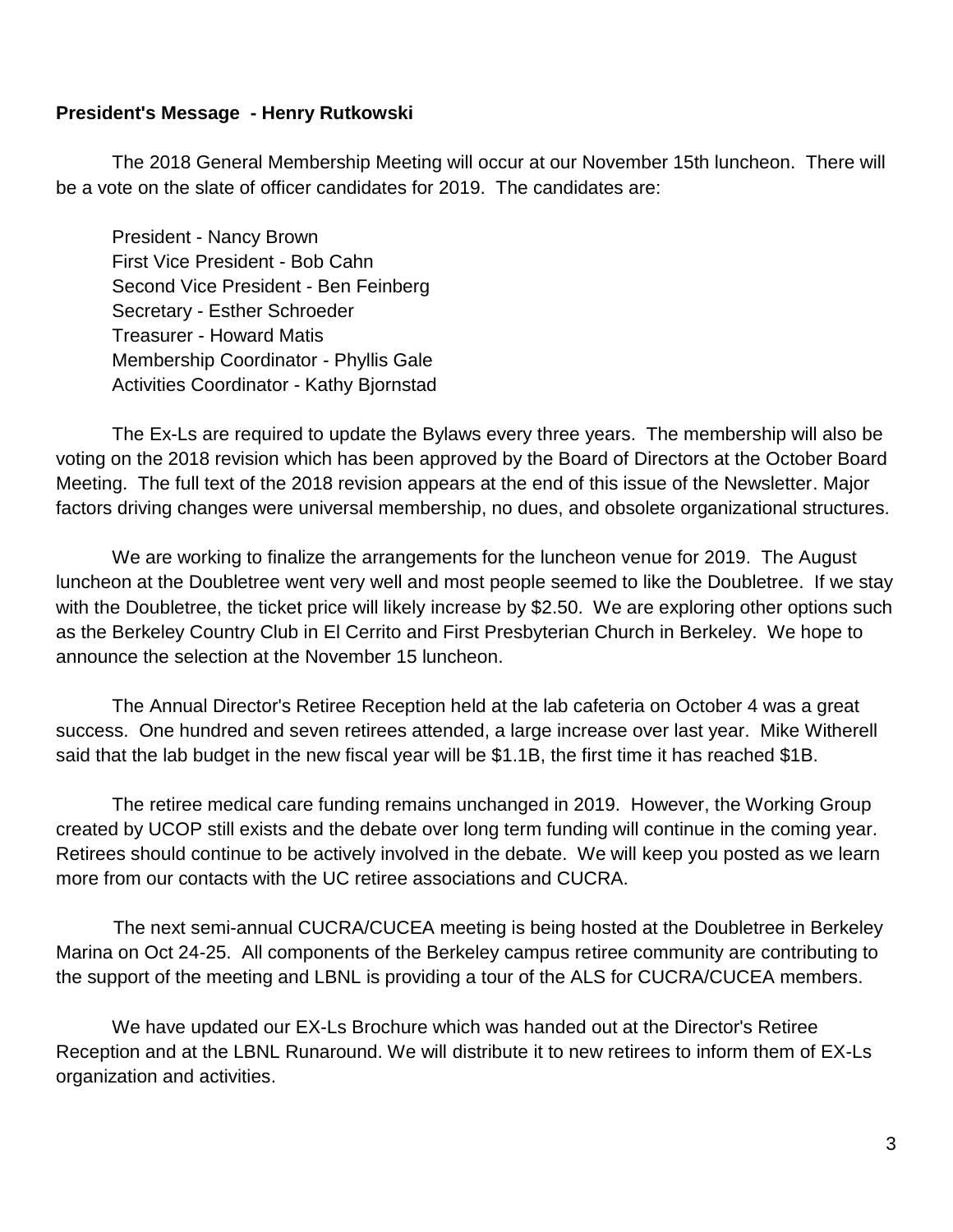# **August Luncheon Speaker**



Jay Marx of the LIGO Laboratory of Caltech presented a talk entitled "**The Discovery of Gravitational Waves- A New Window on the Universe"** at our August luncheon. Gravitation waves (GW) were predicted by Einstein in 1915, and were measured by the international LIGO (Laser Interferometer Gravitational Wave Observatory) collaboration. The founders of LIGO were awarded the 2017 Nobel Prize in Physics.



Marx explained that the fabric of space-time is dynamic and that it can warp and ripple like the surface of a trampoline. GWs are ripples in the fabric of space-time that travel at light speed. Gravitational waves stretch/squeeze space-time and everything in it and this is the key to detecting them. Space-time is very stiff so one needs massive, compact objects moving at near light speed to create strong GWs, and this is important for detecting them. Measuring GWs is very challenging, and LIGO uses instruments miles in size to observe distortions in space-time a billionth of the size of an atom (10 $\textdegree$ m) that result from catastrophic events in the universe like exploding stars, colliding black hole and neutron stars. Marx concluded his talk by explaining that GW astronomy is poised to give a new view of the heavens with new and deeper insights into nature.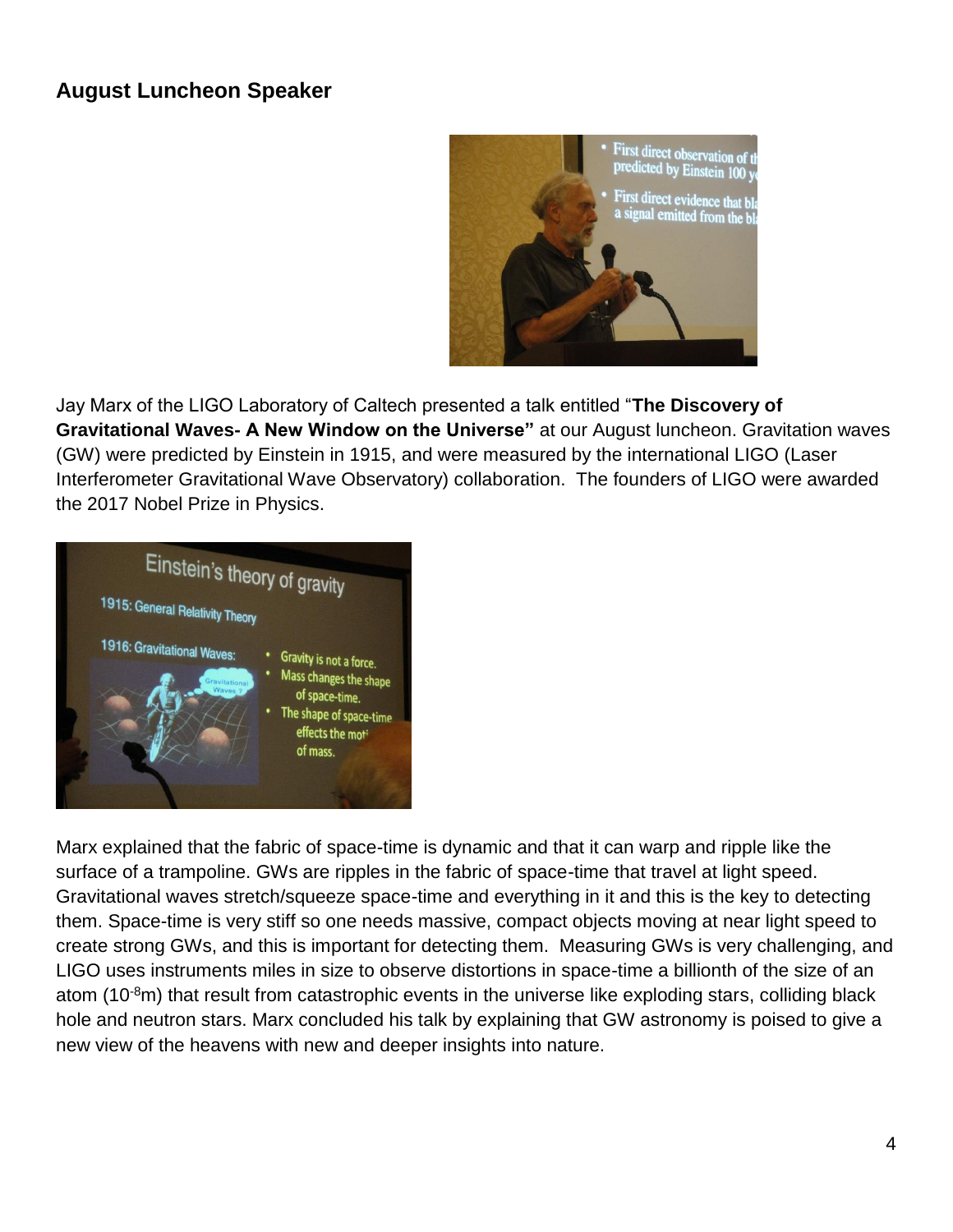# **The 41st Annual Laboratory Runaround** — by Vicky Jared

Berkeley Lab's hilly, 3-kilometer (1.86-mile) bike, run and walk race took place on Friday, 12 October. Before the Runaround starts, Lab cyclists participate in their own Bike-Around. EX-Ls Treasurer, Howard Matis participated in this event. Director Witherell gave some opening remarks at the starting line, then launched the race with a hearty "on your marks, get set, go!" Warm conditions caused runners to push themselves to make good time (and they looked it!). A large group of LBNL volunteers helped make the event a success. The winner of the men's division was Ryan Smith (Physics Div.) finishing with 9:32 minutes, and Megan Gentes (Molecular Foundry) with 11:12 finish. All finishers received a free t-shirt (very orange), designed with a running shoe outline with a turkey printed in the middle. You can see more photos and comments at the Lab's "Today At Berkeley Lab, Monday, October 16, 2018". Harvey Levy who organized the First Annual Runaround 41 years ago was present for the race and had a good visit with Steve Derenzo who currently is the organizer and runner.

EX-Ls, represented by Patti Powers-Risius, Vicky Jared and Regina Lackner were one of a few guest booths signed up to participate in this year's race. We greeted participants and handed out oranges and energy bars to all those who wandered by. EX-Ls Brochures were given to those few who were considering retirement and who are interested in attending EX-Ls lunches and other activities. The race is a good way to greet and talk with former coworkers and hundreds of race participants. Ex-Ls Board Members Bob Cahn and Howard Matis participated in the race. It was a successful event and a good day all in all.







Steve Derenzo and Harvey Levy Director Witherell at the start of the race



Vicky, Regina and Patti Several Hundred Participants Finished the Race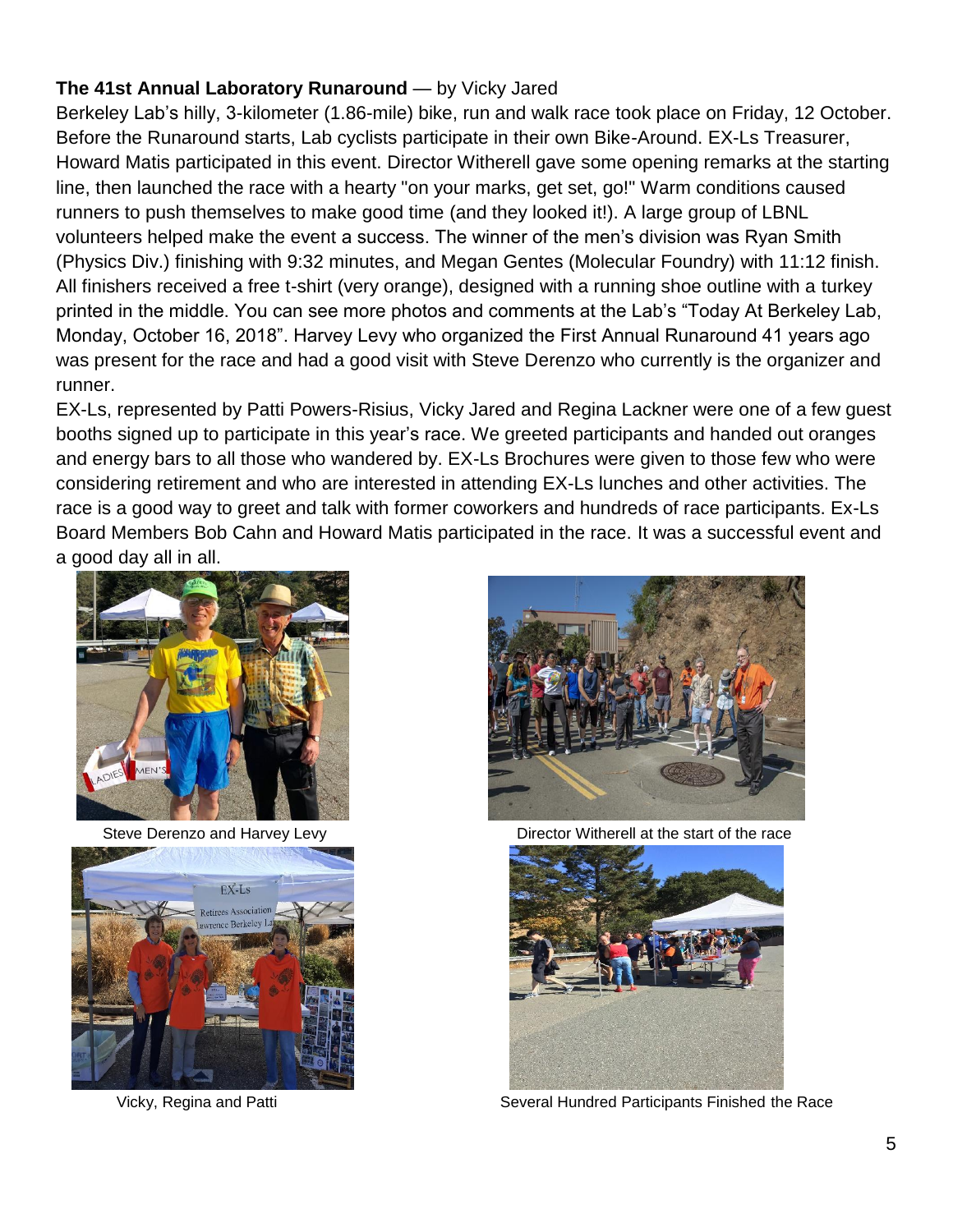*Join Us ….. EX-Ls November 15, 2018 Luncheon Registration Form Date:* **Thursday, November 15, 2018** *Speaker: Judith Campisi, Ph.D. New Location: DoubleTree by Hilton Berkeley Marina Luncheon Price \$40 is all inclusive of luncheon, tax, tip, fees, parking*

Register using the Eventbrite Link below [https://ex-ls-nov2018.eventbrite.com](https://ex-ls-nov2018.eventbrite.com/)

Or Fill out registration form and mail a check to Kathy

*Where:* **N E W L O C A T I O N:** Easy access, Berkeley Marina **DoubleTree by Hilton, 200 Marina Boulevard, Berkeley Marina, Berkeley, CA. 94710**  *Time:* **11:30 AM – Lunch Served at 12:00 – Concludes at 2:00 PM** *Location:* **Berkeley Room, Building 5, North Conference Center – ELEVATOR, SECOND FLOOR** 

*No-Host Bar Service:* **Located in the Berkeley Room – opens at 11:30**

**\* \* \* LUNCHEON SPEAKER:** *Dr. Judith Campisi,* Buck Institute for Research on Aging and Lawrence Berkeley National Laboratory

# **TITLE OF TALK: The Essence of Senescence**

**ABSTRACT:** Aging is a complex, multisystem process that exacts an enormous emotional and economic toll on societies. Understanding and manipulating this process is a big challenge in biomedical research, and is the focus of the Campisi laboratory. Many age-related changes and pathologies are caused by cellular responses to endogenous and environmental stimuli. Understanding these responses is essential to developing safe interventions that can extend the

years of healthy life in human populations. A question that will be addressed in the talk is: Why is

aging the largest risk for developing so many apparently disparate diseases, ranging from neurodegeneration to cancer? One answer the state of the state of to this question lies in the evolutionarily selected, stress-responsive  $\blacksquare$ termed cellular senescence. Senescent cells cease proliferation, which prevents early life cancer. They also secrete numerous molecules that promote tissue repair and regeneration. However, because senescent cells gradually accumulate with age, they eventually cause tissue degeneration, chronic inflammation, and many age-related diseases, including, ironically, late life cancer. The talk talk talk



will provide an overview on the Campisi lab studies of the regulation and characteristics of cell states, with an emphasis on cellular senescence. The understanding of how cell states cause both the degenerative diseases of aging as well as cancer and the design of strategies to modulate or ameliorate these effects will also be discussed.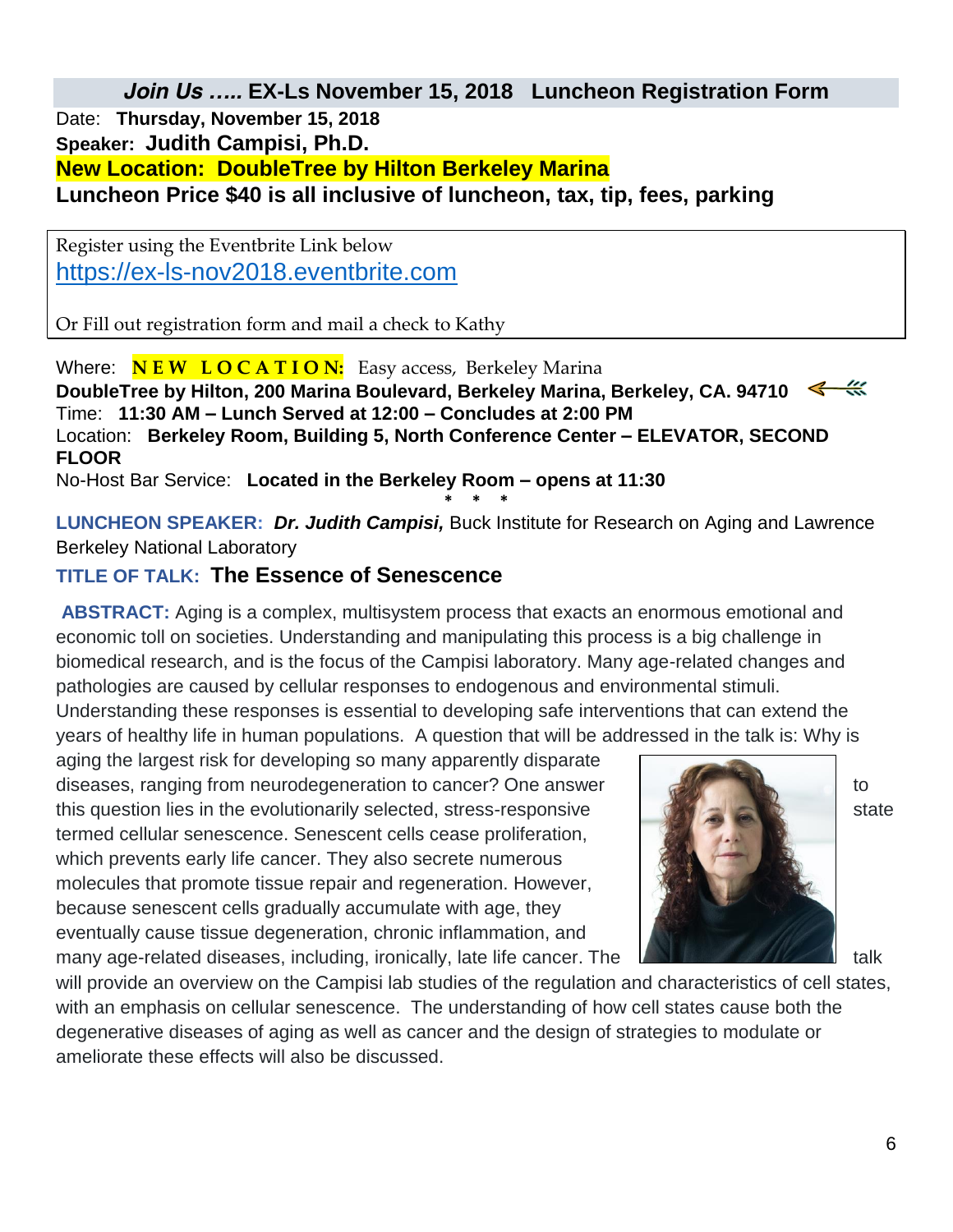**BIOGRAPHY:** *Dr. Judith Campisi,* We are pleased to have *Dr. Judith Campisi,* as our distinguished speaker. Judith Campisi received a PhD in biochemistry from the State University of New York Stony Brook, and postdoctoral training in cancer biology at the Dana-Farber Cancer Institute and Harvard Medical School. She joined the Boston University Medical School as Assistant and Associate Professor before joining the Lawrence Berkeley National Laboratory as Senior Scientist. In 2002, she started a second laboratory at the Buck Institute for Age Research, where she is Professor. At both institutions, she established a broad program to understand the relationship between aging and disease, with an emphasis on cancer and aging. Her laboratory made several pioneering discoveries in these areas, and her research continues to challenge and alter existing paradigms. Campisi received numerous awards, including two MERIT awards from the National Institute on Aging, and awards from the AlliedSignal Corporation, Gerontological Society of America and American Federation for Aging Research, the Longevity prize from the IPSEN Foundation, and the first international Olav Thon Foundation prize. She is an elected fellow of the American Association for the Advancement of Science and member of the National Academy of Sciences. She serves on numerous national and international editorial and scientific advisory boards.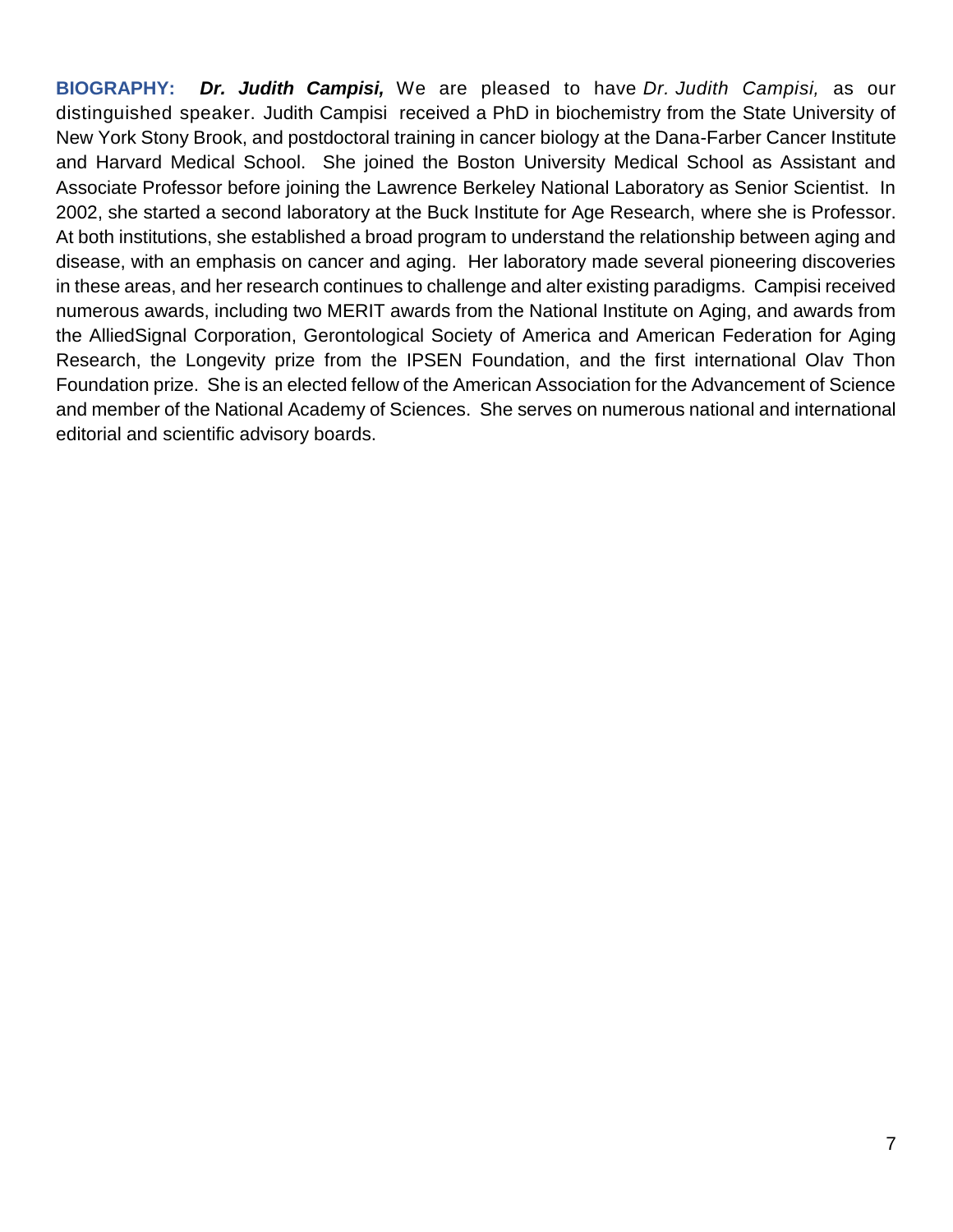

#### **Date: Thursday, November 15, 2018**

# **Where: DoubleTree by Hilton,**

**200 Marina Boulevard, Berkeley Marina, Berkeley, CA. 94710 Time:** 11:30 AM no host bar open - Lunch Served at 12:00 – Concludes at 2:00 PM *Location:* **Berkeley Room, Building 5, North Conference Center – ELEVATOR, SECOND FLOOR We will have signs posted and people to help direct you to this new luncheon venue from the parking lot.**  *No-Host Bar Service:* **Located in the Berkeley Room – opens at 11:30**

**Lunch Service - Buffet:** Cesare Salad, Sliced Seasonal Fruit, Baked Chicken, Grilled Fresh Atlantic Salmon, Vegetarian Pasta, Rice Pilaf, Fresh Seasonal Vegetables, Assorted Desserts. Rolls, butter, water, coffee, (hot tea on request) and iced tea. **Cost: \$40 per person (prepaid)** *Cut Here*

#### **REGISTRATION FORM**

See you at the November 15<sup>th</sup> luncheon at DoubleTree by Hilton at the Berkeley Marina. Be sure to make reservations by *Saturday, November 10th, 2018* **Please mail form and check made out to EX-Ls to: Kathy Bjornstad, Activities Coordinator, 4343** 

**Arden Place, Oakland, CA. 94602** 

Call, text or email if you have questions: (510) 220-1273 [kathy.bjornstad73@gmail.com](mailto:kathy.bjornstad73@gmail.com) I Plan to Attend (Name)<sup>.</sup>

| - -<br>.                |                              |                      | - - - - - | $\sim$ $\sim$ $\sim$ |  |
|-------------------------|------------------------------|----------------------|-----------|----------------------|--|
|                         |                              |                      |           |                      |  |
|                         | First time attending?        | <b>LBNL Retiree?</b> |           | UC Retiree?          |  |
|                         | EX-Ls Board Member?: Current |                      |           | Retired              |  |
| an w Allend (Ivanië). " |                              |                      |           |                      |  |

| <b>Name of Guest(s)</b> | 1st Time         | <b>LBNL</b>     | UC              |
|-------------------------|------------------|-----------------|-----------------|
|                         | <b>Attending</b> | <b>Retiree?</b> | <b>Retiree?</b> |
|                         | Luncheon?        |                 |                 |
| . .                     |                  |                 |                 |
| <u>.</u>                |                  |                 |                 |

| Buffet Service - Advance choice is not required                                                                                                                            | \$40 per person - Check payable to: EX-Ls<br>$$40 x$ = $=$ |                 |  |  |
|----------------------------------------------------------------------------------------------------------------------------------------------------------------------------|------------------------------------------------------------|-----------------|--|--|
|                                                                                                                                                                            |                                                            | # in your party |  |  |
| EX-Ls Voluntary \$15.00 Contribution: \$                                                                                                                                   |                                                            |                 |  |  |
| Total Enclosed: \$<br>Willing to carpool: As Rider? _______ As Driver? _____<br>Contact Info (your email or phone number so Kathy can contact you to arrange for carpool)  |                                                            |                 |  |  |
|                                                                                                                                                                            |                                                            |                 |  |  |
| Need to Sit Closer to the Screen? _______ Buffet Assistance? _____ Other Needs?                                                                                            |                                                            |                 |  |  |
| We welcome new members to the LBNL Retirement Association the EX-Ls.<br>To be added to the LBNL EX-Ls Roster, please provide the following contact or updated information. |                                                            |                 |  |  |
|                                                                                                                                                                            |                                                            |                 |  |  |
|                                                                                                                                                                            |                                                            |                 |  |  |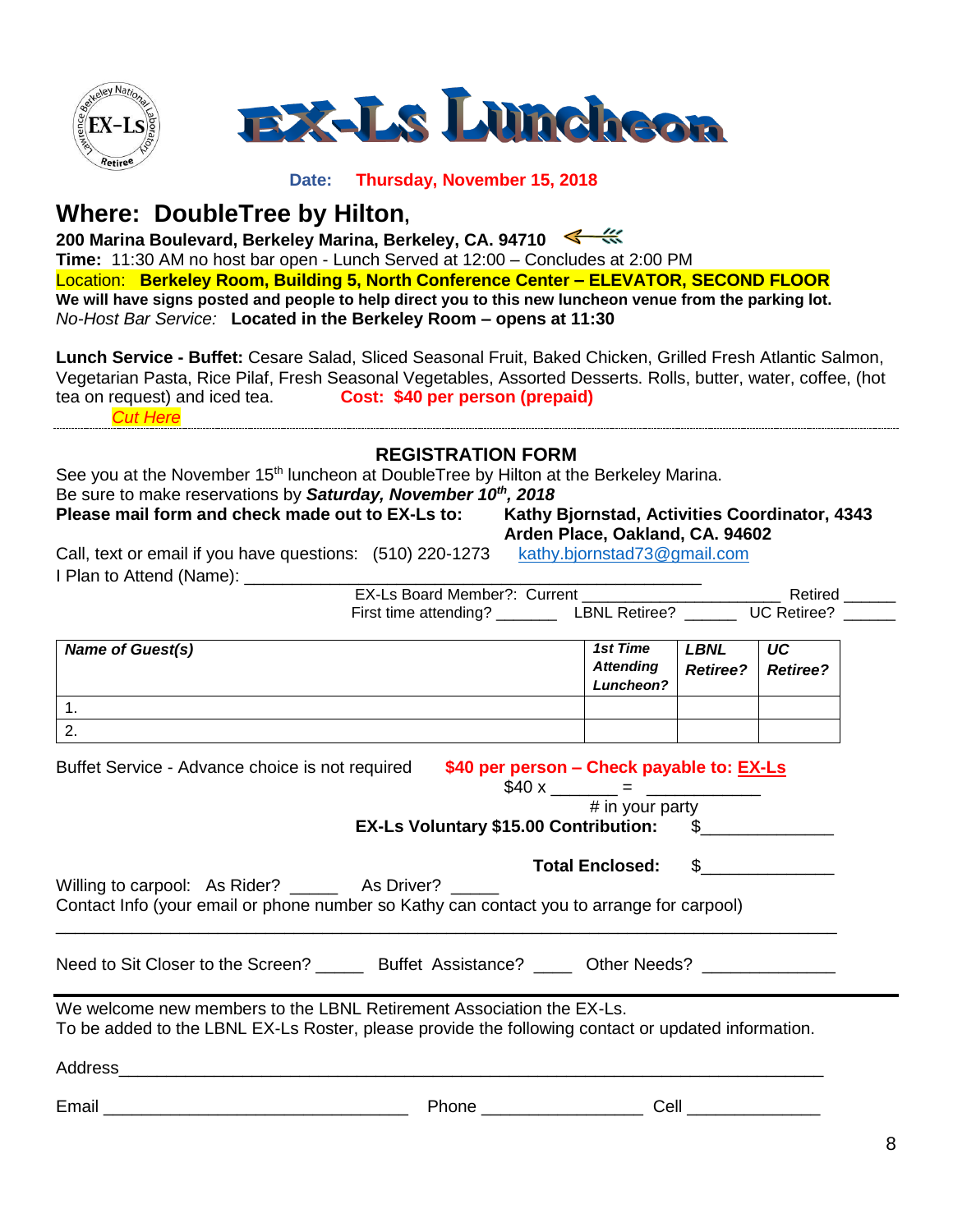# **Lawrence Berkeley National Laboratory EX-Ls Bylaws**

# **ARTICLE I: NAME AND CONTACT INFORMATION**

The name of this organization is the "EX-Ls." The official mailing address is: LBNL EX-Ls, Room 101 University Hall, Berkeley, CA 94720-1550

Website: https://retirement.berkeley.edu/ex-ls E-mail: EX-Ls@berkeley.edu

#### **ARTICLE II: NATURE AND PURPOSE**

The EX-Ls is a non-political association of Lawrence Berkeley National Laboratory (LBNL) retirees and ex-employees whose purpose is to provide social, cultural, and intellectual relationships among its members, their spouses, widows, and widowers. The primary means of doing so are quarterly luncheons and newsletters. The EX-Ls also serves as a vehicle for allowing its members to maintain contact with LBNL, and for receiving information from other retirement organizations including those affiliated with UC. The EX-Ls is affiliated with the LBNL Employee Activities Association and UC Berkeley Retirement Center (UCBRC).

#### **ARTICLE III: MEMBERSHIP, GOVERNANCE, AND OFFICIAL YEAR**

#### **Membership**

Membership is open to all former employees of LBNL, including retirees and ex-employees. Members' spouses or domestic partners are automatically members and can remain members upon the death of the retiree. The Board of Directors (hereafter referred to as "Board") is empowered to confer Honorary Membership on a person who does not meet the conditions for membership but who has performed meritorious service to the EX-Ls.

#### **Governance**

The EX-Ls is governed by its elected officers and other members of the Board as described below. Committees, both standing and ad hoc, will be appointed by the Board as needed.

#### **Official Year**

The Official Year extends from January 1 through December 31.

# **ARTICLE IV: OFFICERS, COMMITTEE CHAIRS, AND TERMS**

#### **Elected Officers**

The following officers are elected by the Membership: the President, the First and Second Vice Presidents, Secretary, Treasurer, Membership Coordinator, and Activities Coordinator, all of whom shall serve without compensation. The Treasurer and Membership Coordinator positions may be held by the same person, in which case that person has only one vote.

#### **Appointed Officer**

The Newsletter Editor is appointed by the Board.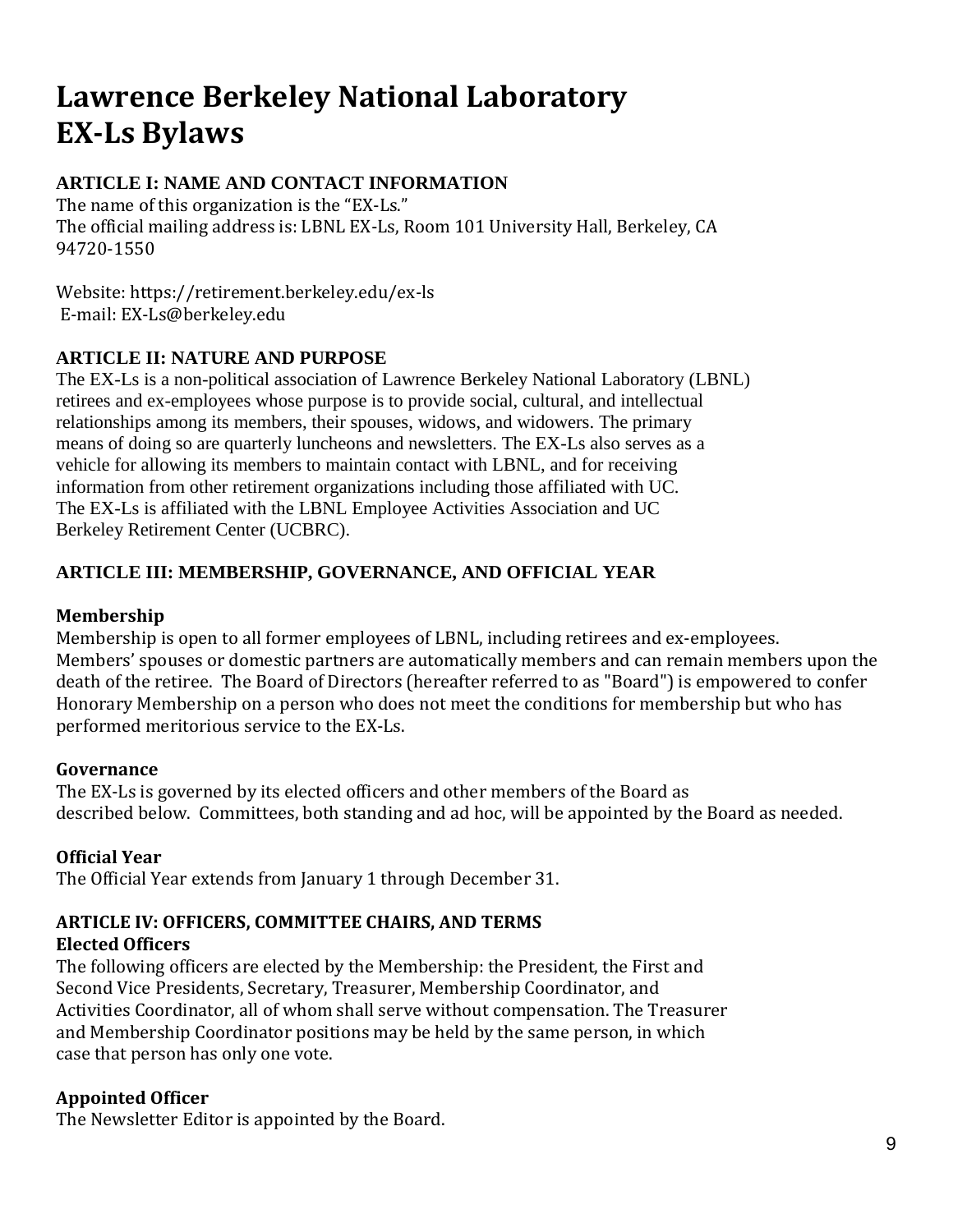#### **Committees**

The Executive Committee, chaired by the President is the only standing committee. Other committees constituted as needed include: Luncheon Speaker Committee, chaired by the First Vice President; the Membership Committee, chaired by the Membership Coordinator; and the Activities Committee, chaired by the Activities Coordinator. The size of each committee, other than the Executive Committee, shall be determined by the committee Chair. Committee members shall be appointed by the respective chairs, subject to approval by the board, and shall serve at the discretion of the chair.

a) The Executive Committee consists of all currently serving elected officers (i.e., President, First and SecondVice Presidents, Secretary, Treasurer, Activities Coordinator, and Membership Coordinator) plus the Immediate Past President. The Executive Committee shall serve as the principal liaison body with the Laboratory and the UC Berkeley Retirement Center (UCBRC). It may act on behalf of the organization between Board meetings.

b) The Luncheon Speaker Committee shall solicit speakers for the quarterly luncheons and prepare and maintain a list of candidates for consideration by the 1st Vice President.

c) The Membership Committee shall assist the Membership Coordinator in outreach to new retirees and other former employees of the Laboratory, in responding to general questions from the membership, in soliciting input from the membership at the quarterly luncheons, and in maintaining necessary membership records.

d) The Activities Committee shall assist the Activities Coordinator in soliciting membership input on possible activities, in liaising with UCBRC (University of California Berkeley Retirement Center) and with other UC retiree organizations on possible joint activities, in selecting those activities to pursue, and in making the necessary arrangements for those activities that are selected.

e) As needed, the Board may constitute new ad hoc committees to address issues of importance to the organization. The chair of each ad hoc committee shall be appointed by the Board; committee members may be appointed by the Board or left to the discretion of the committee chair. These ad hoc committees will be reviewed on a yearly basis for relevance to EX-Ls interests and will be continued or disbanded, as appropriate.

#### **Terms of Office**

A Term extends for one year starting January 1 and ending December 31. The President, First Vice President, and Second Vice President serve for one full Term in these offices. For the following Term, the First Vice President normally becomes the nominated candidate for President, and the First Vice President normally becomes the nominated candidate for First Vice President.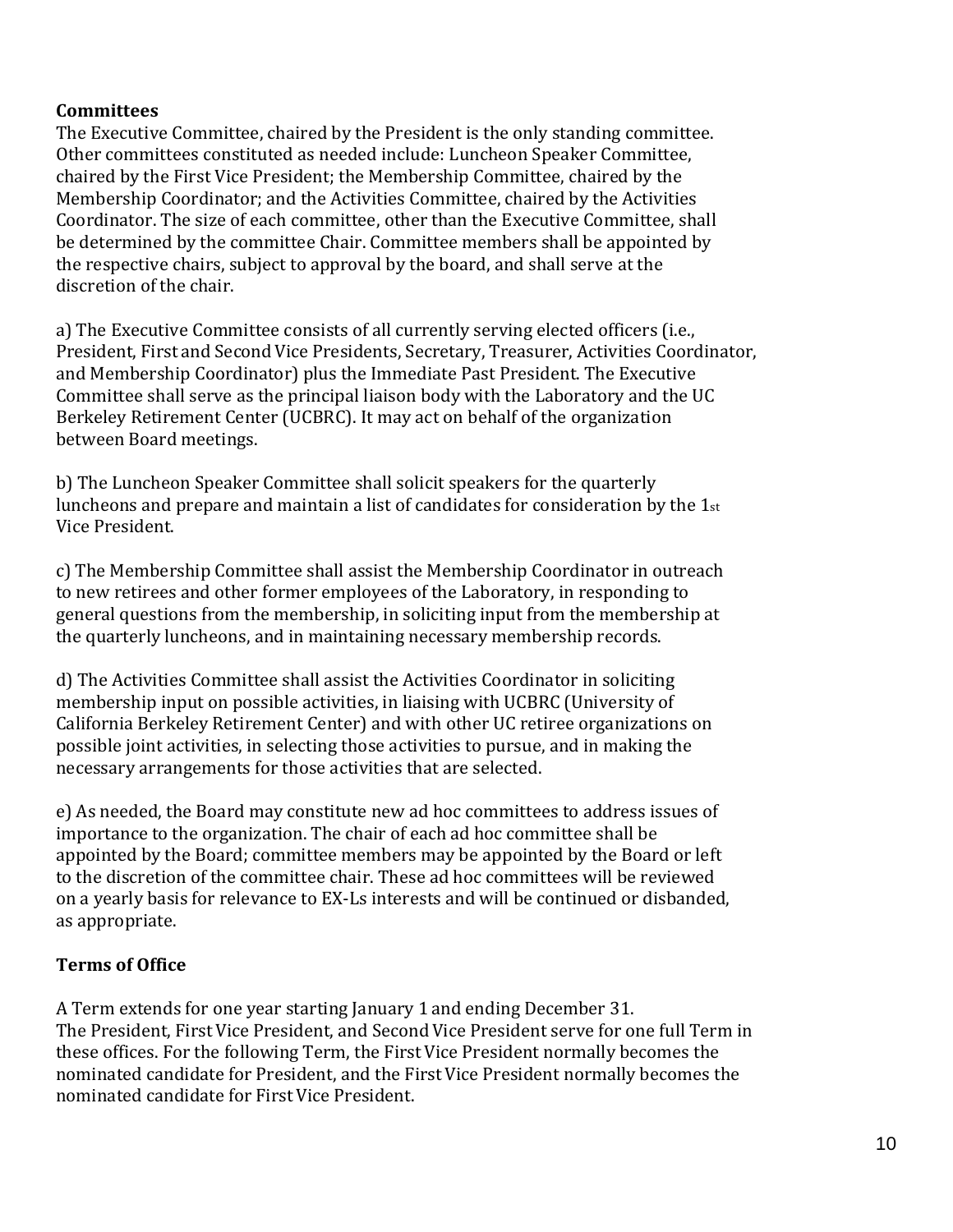Any officer serving a partial term (due to being appointed to fill a vacancy) is eligible to be nominated to serve in that office the following full term.

The Secretary, Treasurer, Membership Coordinator, and Activities Coordinator serve one term with no limit on the number of terms that can be served.

The Newsletter Editor serves one term with no limit on the number of terms that can be served.

Ad hoc committee chairs and committee members serve at the pleasure of the Board, with no limit on their duration of service as long as their committees remain in existence.

#### **Election and Vacancies**

Elected Officers are chosen at the Annual Election Meeting in conjunction with the Fall luncheon as described in Articles VI and VIII.

Appointed Officers and Chairs and members of committees are appointed or reappointed by Board action at the first Board meeting of the year.

If any Board position other than President becomes vacant, the President may make an interim appointment, valid until the next Board meeting, at which time the Board shall confirm the interim appointment or appoint another person to fill out the term. If the position of President becomes vacant, the First Vice President shall fill out the remainder of the term as President, and the Second Vice President shall fill out the remainder of the term as First Vice President.

Vacancies in Board positions not filled by interim appointment are filled by action of the Board at a regularly scheduled or a specially called meeting at which a quorum is present. Persons so elected complete the current term for the position they are filling.

#### **ARTICLE V: POWERS AND DUTIES OF OFFICERS**

**President** – is the chief administrative officer, chairperson of the Board, and official liaison between the organization and LBNL management. The President maintains the EX-Ls Bylaws and policies, and ensures that all members of the Board have complete and accurate copies thereof. The President sees that all policies and decisions of the Board are carried out, and oversees the appointment of committee chairpersons. Except as specified below, the President presides at all Board meetings and General Membership meetings. In addition, the President is responsible for writing the annual EX-Ls' report to the LBNL Director and for maintaining copies of other key official correspondence as defined in the EX-Ls' Policy on Essential Documents. The President is responsible for the quarterly "President's Message" for inclusion in the Newsletter and also serves as a member of the UC Berkeley Retirement Center Advisory Board. The latter term starts in September to coincide with the academic year.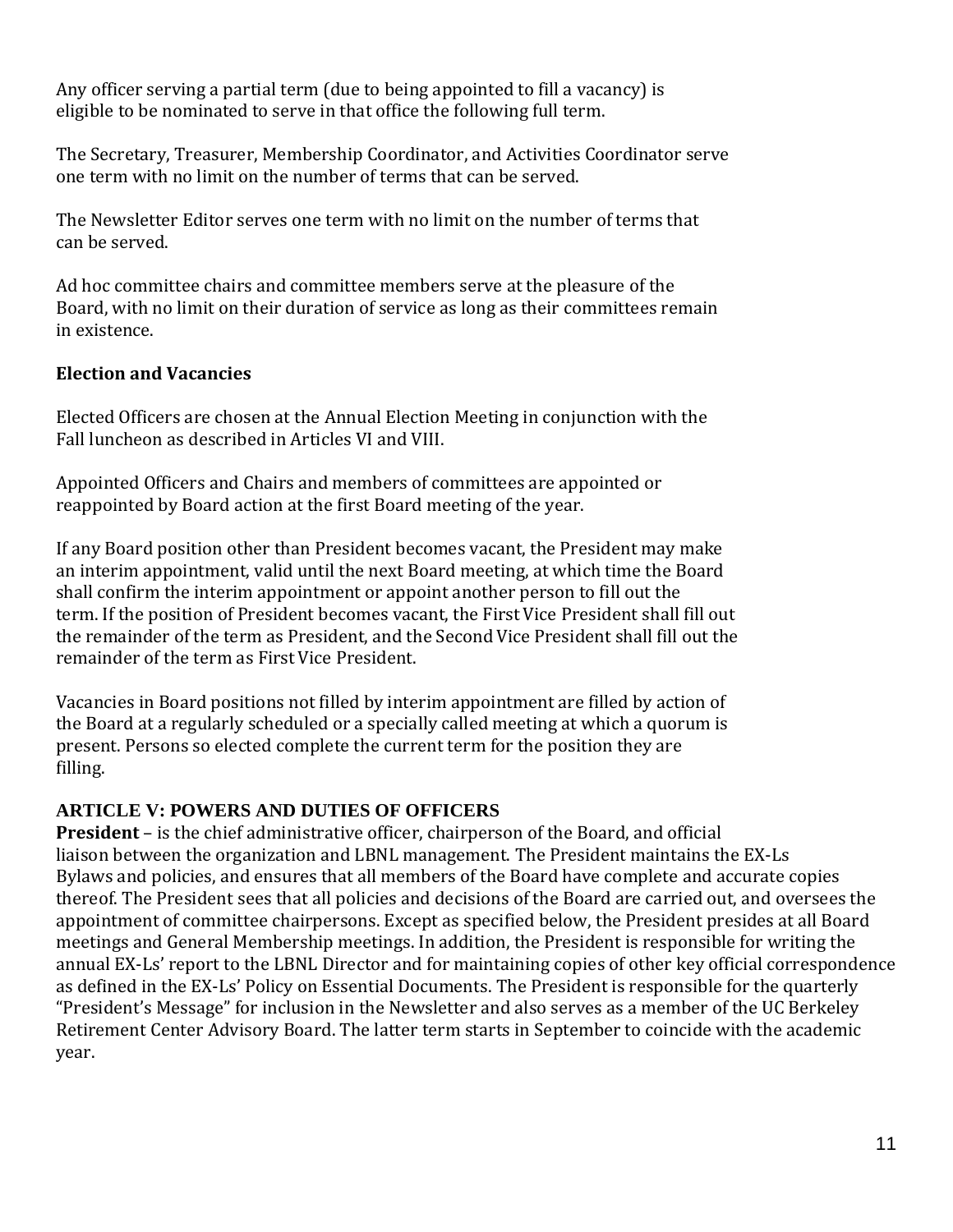**First Vice President** – may, upon request of the President, assist the President with liaison activities between LBNL and the EX-Ls. The First Vice President is responsible for identification and invitation of Speakers for the quarterly luncheons, and also for ensuring that a summary of each luncheon talk is prepared for inclusion in the Newsletter. The First Vice President will assume the powers and duties of the President in case that officer is absent or unable to act. In addition, the First Vice President maintains the Cumulative List of Luncheon Speakers and Topics in accordance with the EX-Ls' Policy on Essential Documents.

**Second Vice President** – serves as Chairperson of the Nominating Committee, and will assume the powers and duties of the President in case both the President and the First Vice President are absent or unable to act. The Second Vice President also serves as Executive Committee liaison to the Newsletter Editor.

**Secretary** – records and distributes the minutes of all meetings of the Board and, if relevant, of business transacted at General Membership meetings. The Secretary maintains the official files, records, and documents of the organization in accordance with the EX-Ls' Policy on Essential Documents.

**Treasurer** – is responsible for all funds of the organization, their collection, and disbursement. The Treasurer manages all of the EX-Ls' financial accounts. The Treasurer will evaluate the financial status of the organization and make recommendations when needed. The Treasurer prepares financial reports for Board meetings, and provides the Board at the first meeting of the year with a summary of the previous year's income and expenditures.

**Membership Coordinator** – chairs the Membership Committee. Is responsible for updates on the retirement population and maintains the membership roster and membership statistics. Management of any lists containing private information on the members is handled in accordance with policies approved by the Board. In addition, in accordance with the EX-Ls' Policy on Essential Documents, the Membership Coordinator maintains copies of the Annual Directory of Members.

**Activities Coordinator** – chairs the Activities Committee, which is responsible for coordinating and organizing activities involving the general membership, in particular the quarterly luncheons. In addition, in accordance with the EX-Ls' Policy on Essential Documents, the Activities Coordinator maintains a cumulative history of luncheon venues and arrangements.

**Newsletter Editor** – prepares four Newsletter editions per year. The Newsletter contains notification to the general membership regarding upcoming events such as luncheons and meetings, and other matters of importance to the general membership. The default distribution mechanism for the Newsletter is e-mail for all members who have an e-mail address on record, and US Mail for those members without e-mail addresses. Members may opt for US Mail delivery by written request to the Newsletter Editor.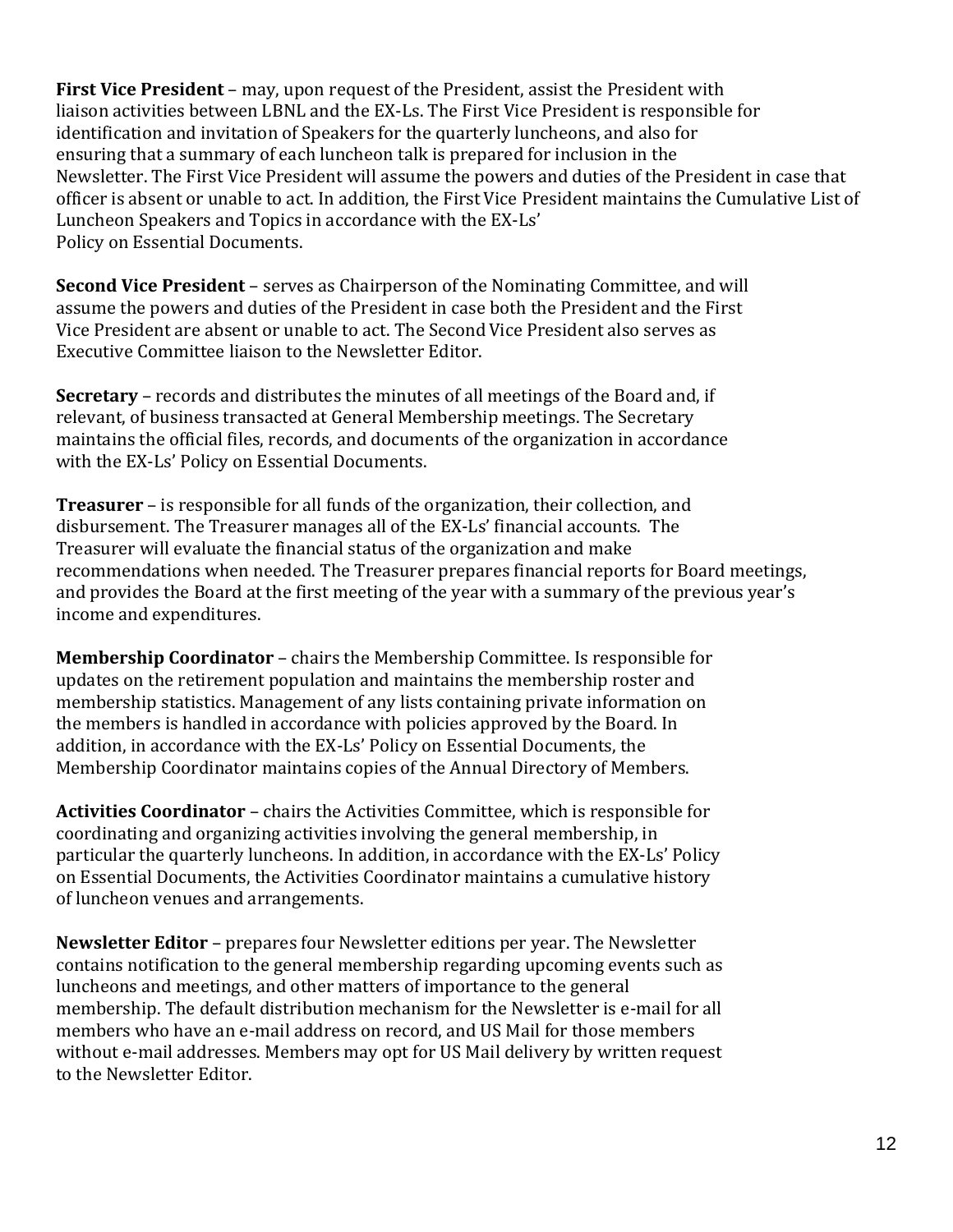#### **ARTICLE VI: NOMINATING COMMITTEE AND ELECTION OF OFFICERS**

The Nominating Committee is chaired by the Second Vice President and must include at least two more members. This Committee is reconstituted every year, and must be appointed by the Board.

The Nominating Committee is responsible for identifying candidates to fill vacancies in the list of elected officials for the following year.

The Board will select an official slate of candidates from the Nominating Committee's list. The President will present this slate at the general membership meeting described in Article VIII. The slate will be considered elected if it receives a majority of votes of the members present at this meeting.

Should the Board's slate not receive a majority of votes, a vote will be taken for each position to be filled, with the opportunity being given to receive nominations from the floor to compete with the Board's candidate. Each such nomination must be endorsed by no fewer than 1/5th of the members present. In such a case, the candidate receiving a simple majority of votes will be considered elected to the position.

# **ARTICLE VII: BOARD OF DIRECTORS**

# **Authority**

The EX-Ls Board of Directors represents and acts on behalf of the membership for the operation of the organization.

#### **Board: Membership**

The Board consists of four types of Members:

(a) Elected Officers forming the Executive Committee – comprising individuals holding the following offices: President, First and Second Vice Presidents, Secretary, Treasurer, Membership Coordinator, Activities Coordinator, and Immediate past President.

(b) Appointed officers and committee chairs.

(c) Emeriti: Elected or Appointed Board members who have served at least three years on the Board and whose terms of office have expired, but who wish to remain active in the affairs of the EX-Ls. Emeritus status continues until the member voluntarily withdraws, by written notification to the President, or is incapable of serving owing to health issues.

(d) Liaison persons, comprising representatives of/to organizations with whom EX-Ls has interests or close ties, falling into two classes: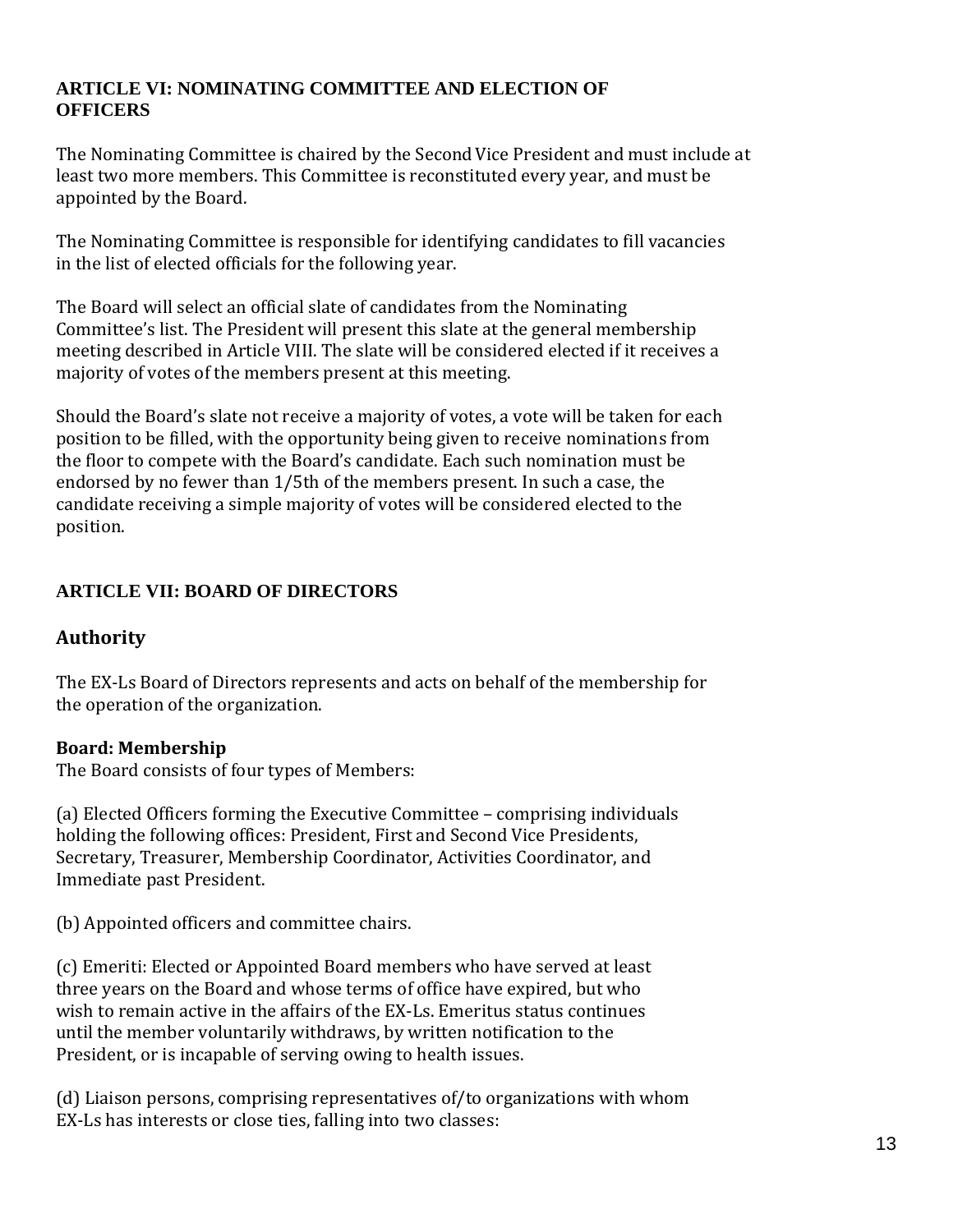i) Non-member liaison representatives from organizations that EX-Ls is particularly close to, including but not limited to LBNL and the UC Berkeley Retirement Center. The Board will invite organizations with which it wishes to share this relationship to provide the name of their liaison person. Terms for non-member liaison representatives are determined by the organizations that provide these representatives.

ii) Member liaison representatives to organizations with whom the EX-Ls wishes to maintain contact. CUCRA (Council of University of California Retiree Associations), and AROHE (Association of Retirement Organizations in Higher Education) are examples of such organizations. Also included would be our representative(s) to the UC Berkeley Retirement Center Advisory Board, in response to this organization's invitation for us to nominate up to two representatives. Member liaison representatives are appointed by the Board for one-year terms, with no limit on the number of terms that can be served.

#### **Board: Voting rights and Quorum**

During formal Board meetings, all elected, appointed, emeriti members, and member liaison representatives present are entitled to vote, one vote per person regardless of the number of positions or offices this person may hold. Non-member liaison representatives do not have voting rights.

Proxy votes: No proxy votes will be accepted for Board members who are not present.

Majority: Defined as greater than 50% of the voting Board members present at the meeting in which the vote is taken.

Quorum: To constitute a quorum, at least four persons holding elected office must be present and one of those must be either the President or a Vice President.

In the absence of a quorum, no official business can be completed; however, business requiring a vote may be completed after the meeting by a poll of the entire Board conducted by the President via an e-mail, telephone or postal mail ballot. A majority of votes returned within an appropriate time frame and/or recorded by the President will be sufficient to pass the measure. The President must prepare a summary document detailing the matter and any discussions pertaining to it, and will distribute this via e-mail to all Board members. A hard copy of this summary, and hard copies of any e-mail discussions and of the voting tally will be collected by the Secretary and become part of the official Minutes of the meeting at which the topic was introduced.

# **Board: Meetings**

The Board of Directors meets at least four times per year, dates to be synchronized with the schedule of membership luncheons to allow for adequate preparation for these membership gatherings. Other meetings of the Board can be called by the President to discuss and act on special business matters.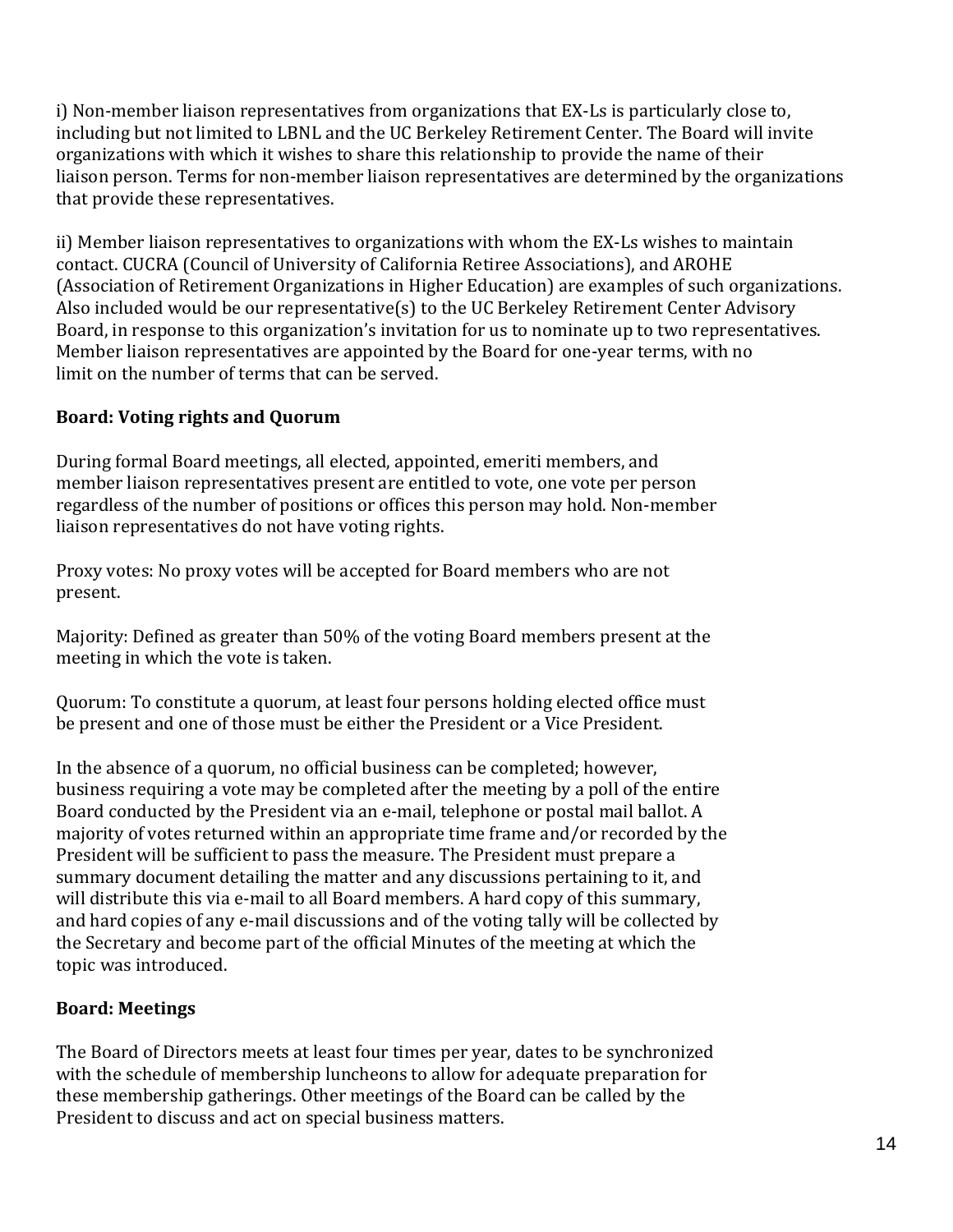Board meetings are considered "open" meetings. Members of the organization are invited to attend Board meetings as non-voting observers. Non-member guests can also be invited to attend should their participation be relevant to issues being discussed at the meeting.

# **Board: Powers and Duties**

Consistent with the purposes of the organization, the Board:

Establishes policies in areas of importance to the membership;

Establishes its own rules of procedure, using Robert's Rules of Order as a reference;

Performs reviews of these Bylaws at least triennially and takes action to update them as appropriate through the process described in Article X;

Evaluates internal and external factors of relevance to its membership and conveys relevant information to the membership.

Coordinates and organizes participation, where appropriate, in LBNL sponsored employee activities such as the annual retiree reception.

#### **Executive Committee: Interim Actions**

Should an issue arise between Board meetings that in the opinion of the President merits action before the next Board meeting, the President may convene a meeting of the Executive Committee, either in person or electronically, to discuss the issue and possibly take action. For such action to be valid, the Executive Committee meeting must include a quorum, as defined above. Appropriate minutes of the meeting shall be prepared and presented at the next regular Board meeting. All actions taken in such Executive Committee meetings shall be valid unless rejected by the full Board at a subsequent regular or specially-called meeting.

#### **ARTICLE VIII: GENERAL MEMBERSHIP MEETINGS**

#### **Frequency**

The EX-Ls holds one General Membership meeting a year, normally in conjunction with the fall luncheon, at which the elected officers for the coming year are elected. Special meetings may be called by the Board as required. In such a case, the entire membership shall be notified by e-mail except those who have opted for US Mail delivery of the Newsletter, who shall be notified be US Mail, specifying the purpose and agenda of the special meeting, at least two weeks in advance of the meeting. Thirty non-Board members constitute a quorum at any general membership meeting.